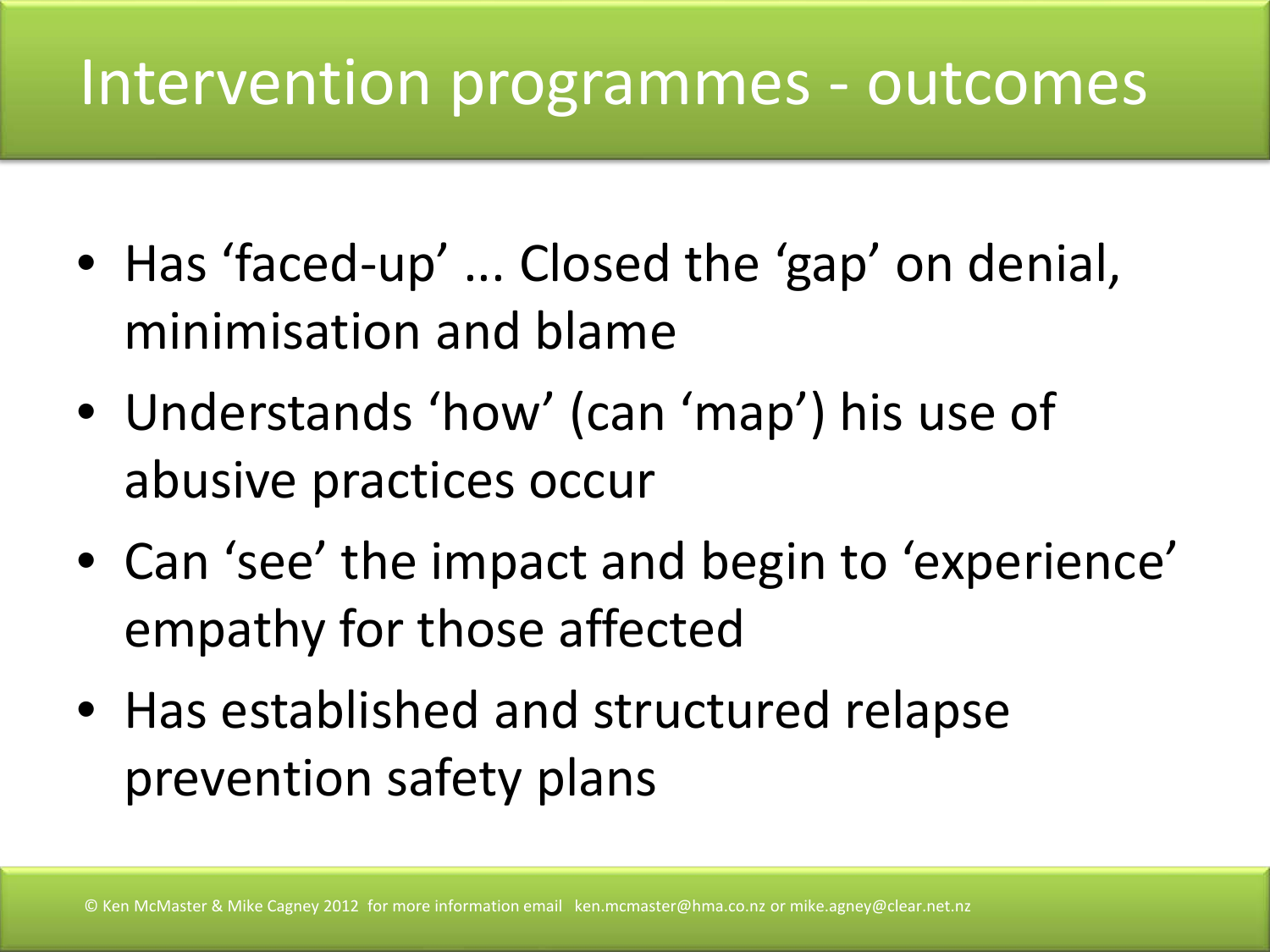

Some men with real potential to engage in resolution work and enact a process of restitution are blocked from the opportunity …

Some men who are high risk to other family members with little integrity in treatment 'slide' back into families with almost no accountability.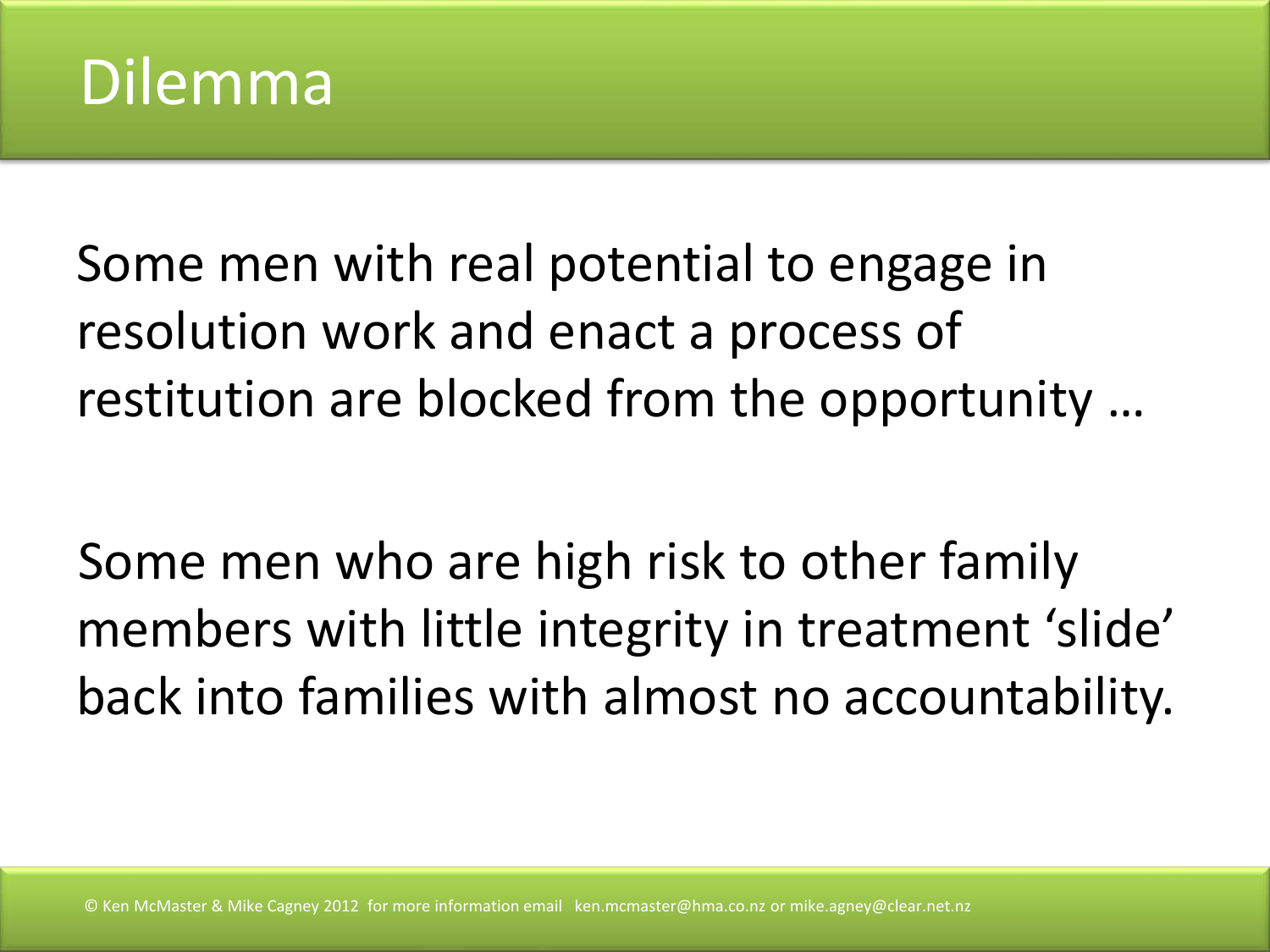### Positioning of professionals – where are we working at?



#### Practice Issue:

- In your role, where are you coming from and what are your biases?
- Does your 'position' serve to further fragment, or allow for resolution?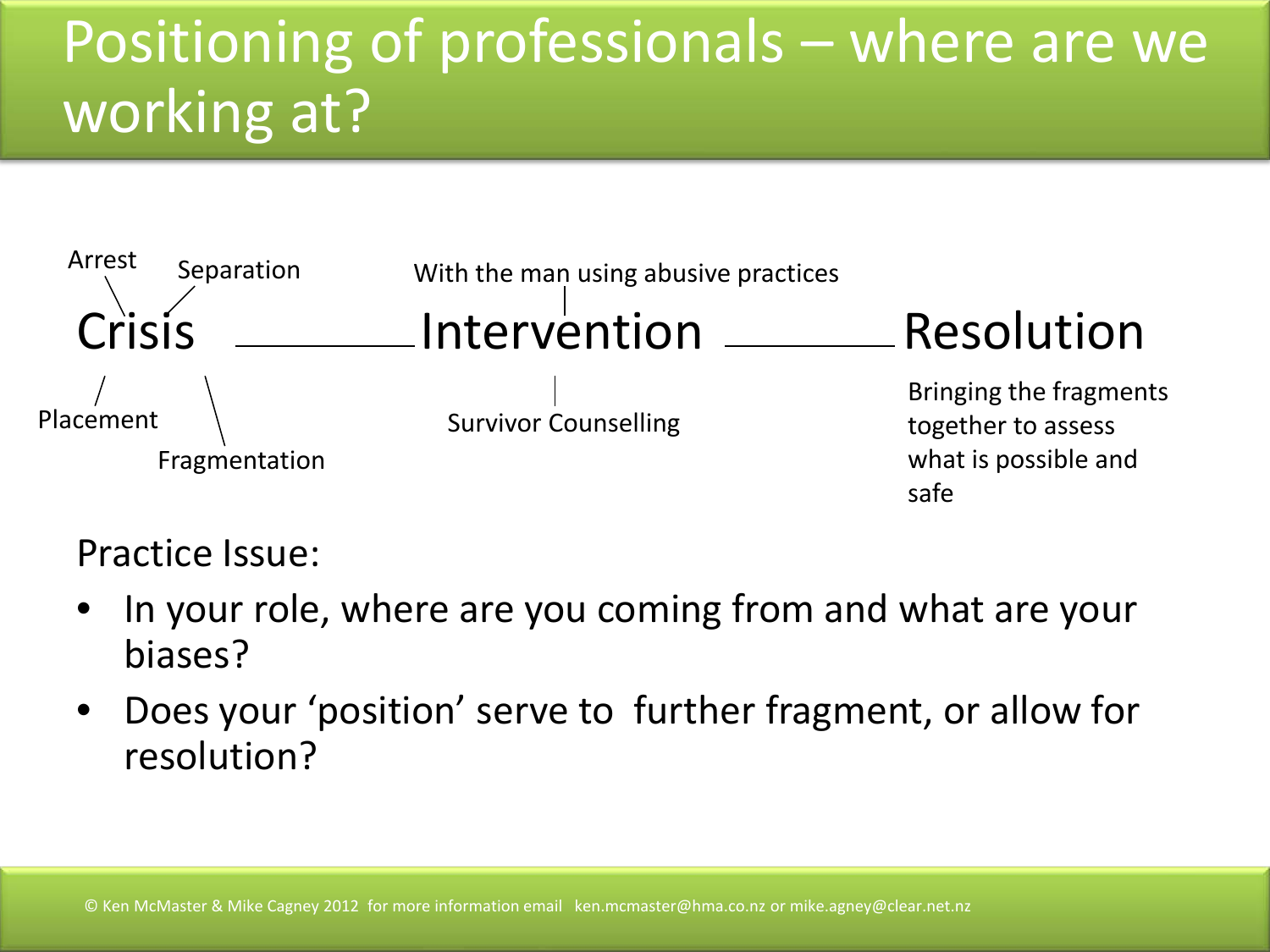## Positioning

- How prepared are you to support some form of resolution?
- Do you think an offender parent can positively parent again?
- What do you think of a mother who seeks to reconcile with a father that has assaulted his partner?
- … *How will your position affect family engagement?*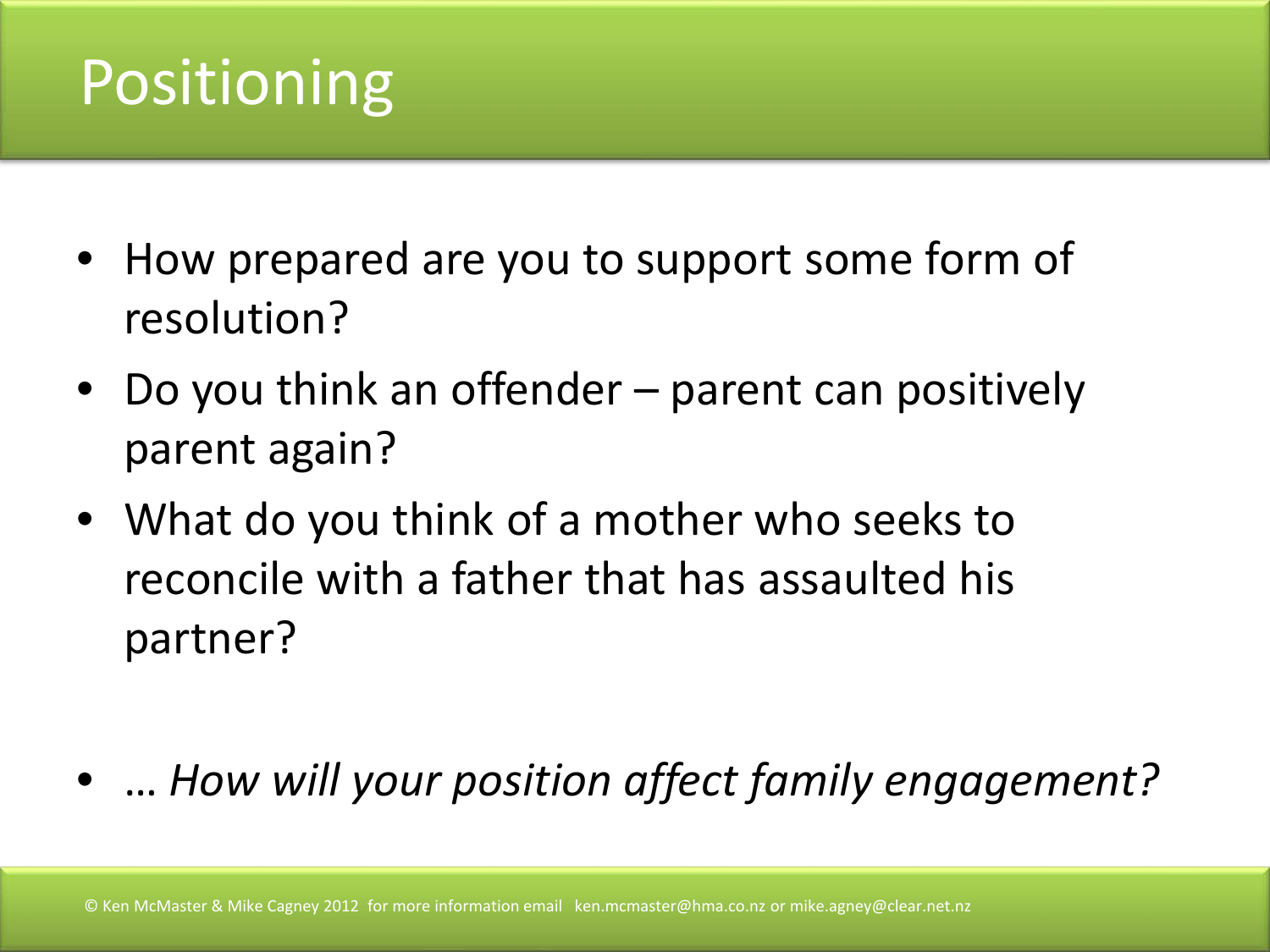# Re-solution (resolution)

Re – solution (resolution) is adopted as a descriptive phrase<br>and 'narrative' that pitches towards a range of potential 'solutions'.

The aim therefore is not expressly:

- Family preservation
- Family dissolution
- Reunification
- Restoration
- Separation

… each of which pre-determines an outcome